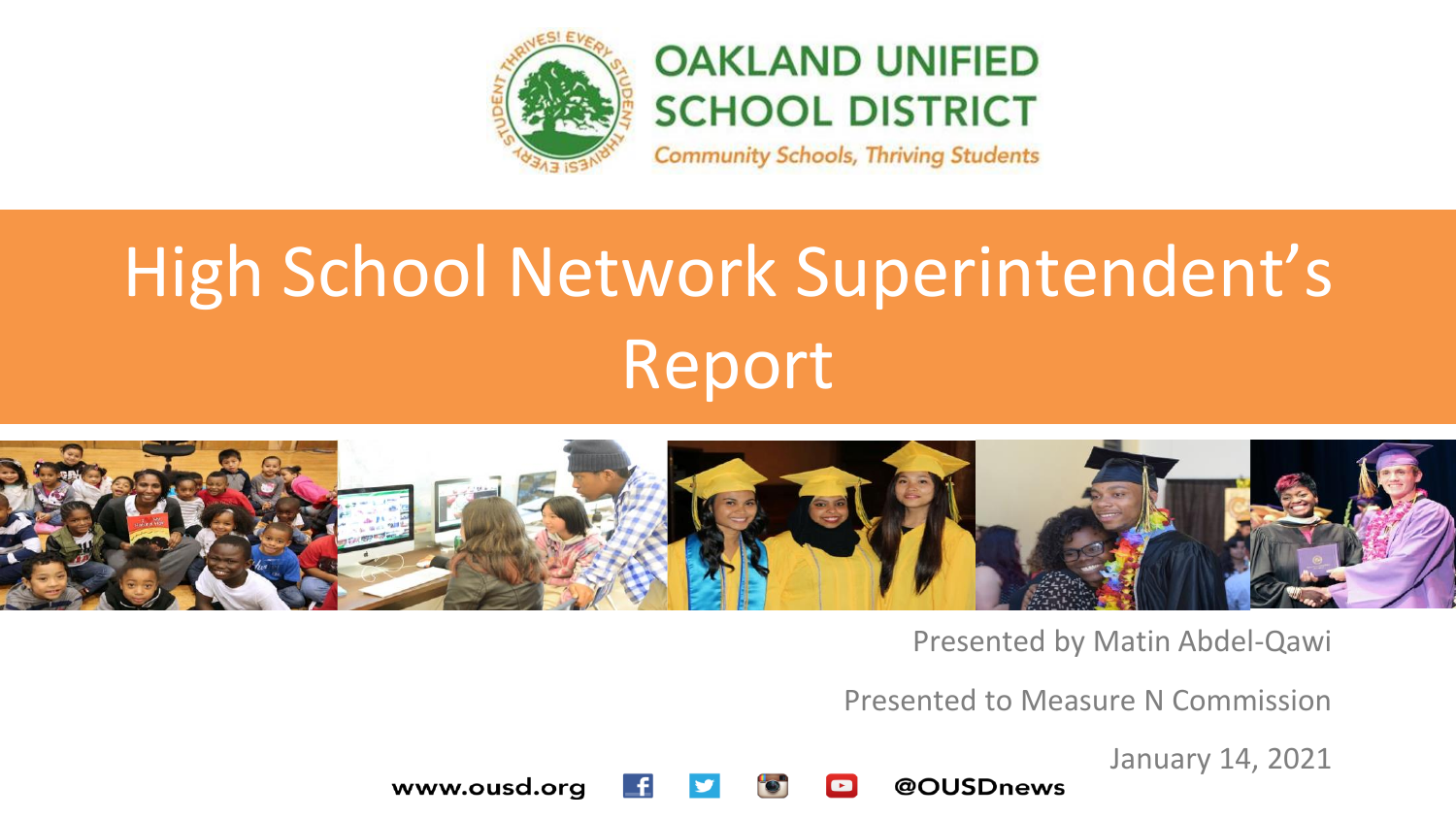### Learning Loss Pods - Why?

We know that there has been an impact to all of our students and families associated with COVID-19 and the closure of our schools for in-person instruction and services. For students with disabilities, these impacts will be felt even more acutely. For many students with disabilities, consistent access to instruction is critical for skill maintenance, and when there are interruptions, learning loss--also referred to as regression--can occur. Very young students and those with more profound disabilities are at the highest risk for regression, and these populations also take the longest to recoup skills.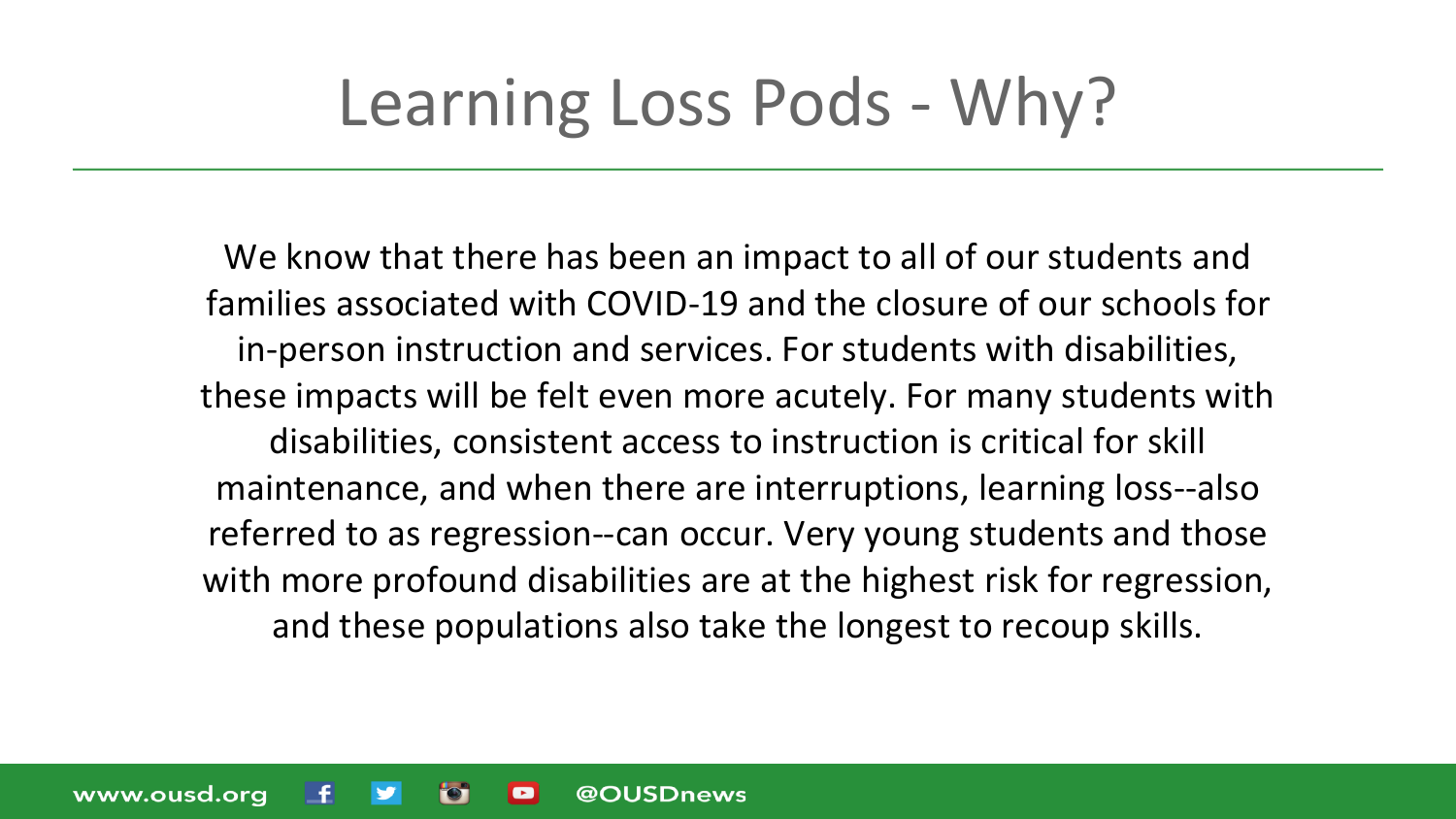### Learning Loss Pods - How?

The Department is partnering with AFSCME to develop learning loss pods for specific groups of students who have experienced significant skill regression across multiple IEP goal domains. These pods will provide in-person services for students in addition to their core, virtual programming, to accelerate their skill recoupment.

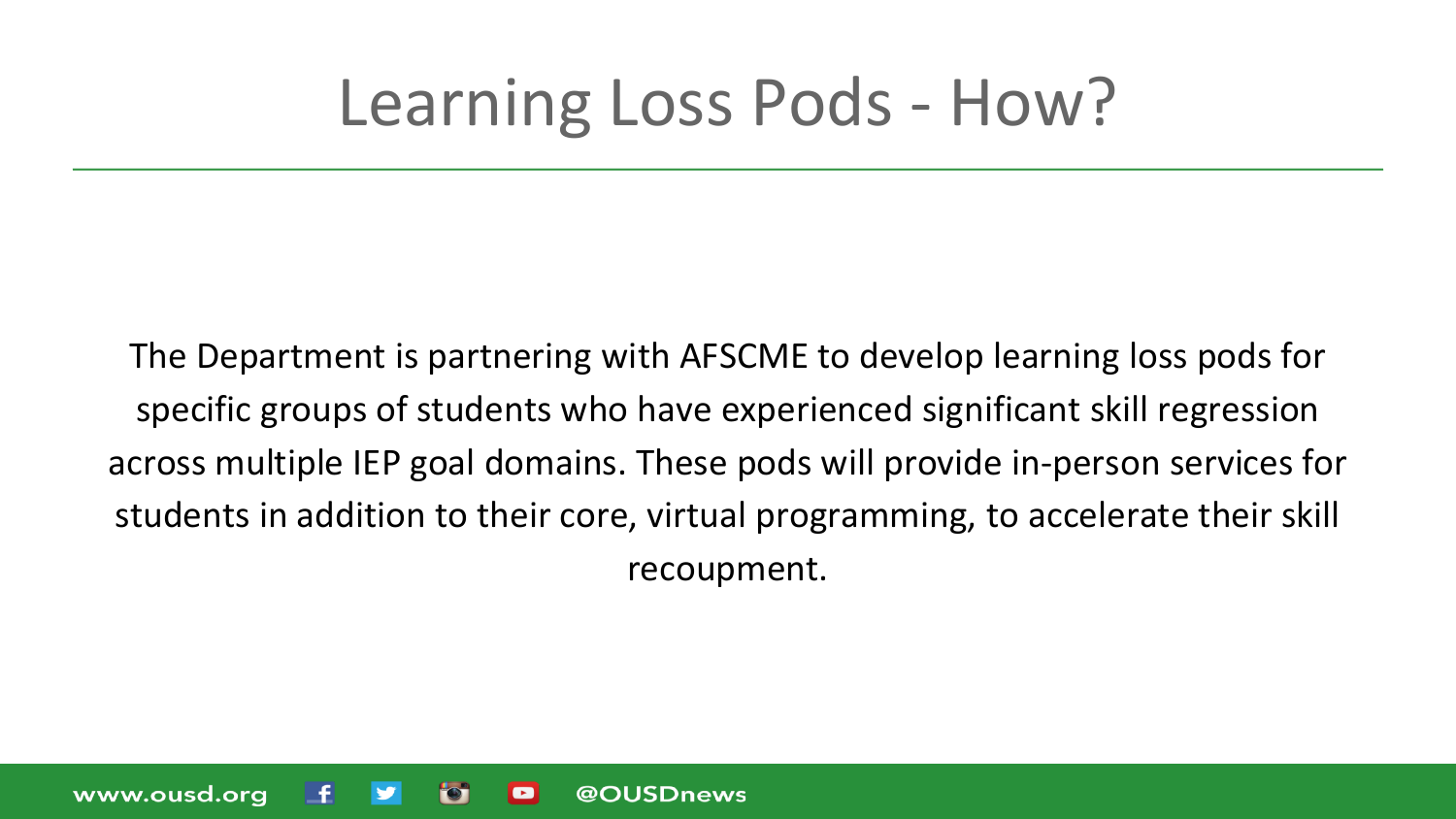### Learning Loss Pods - Where?

#### **Castlemont**

- Oakland Kids First
- New Comer, Group Home, Not Engaged
- 2 Cohorts of 12
- $\bullet$  M F 9 2

#### **Dewey**

- Principal and SSO
- **Unhoused**
- 4 Students
- $M Th$  9 2

#### **CCPA**

- After School Provider
- Not Engaged
- 2 cohorts of 12
- $\bullet$  M Th 9 3

#### **Oakland High**

- Contracted Staff
- SPED Pod
- 4 Students
- ?

www.ousd.org L£. **D** o @OUSDnews  $\blacktriangleright$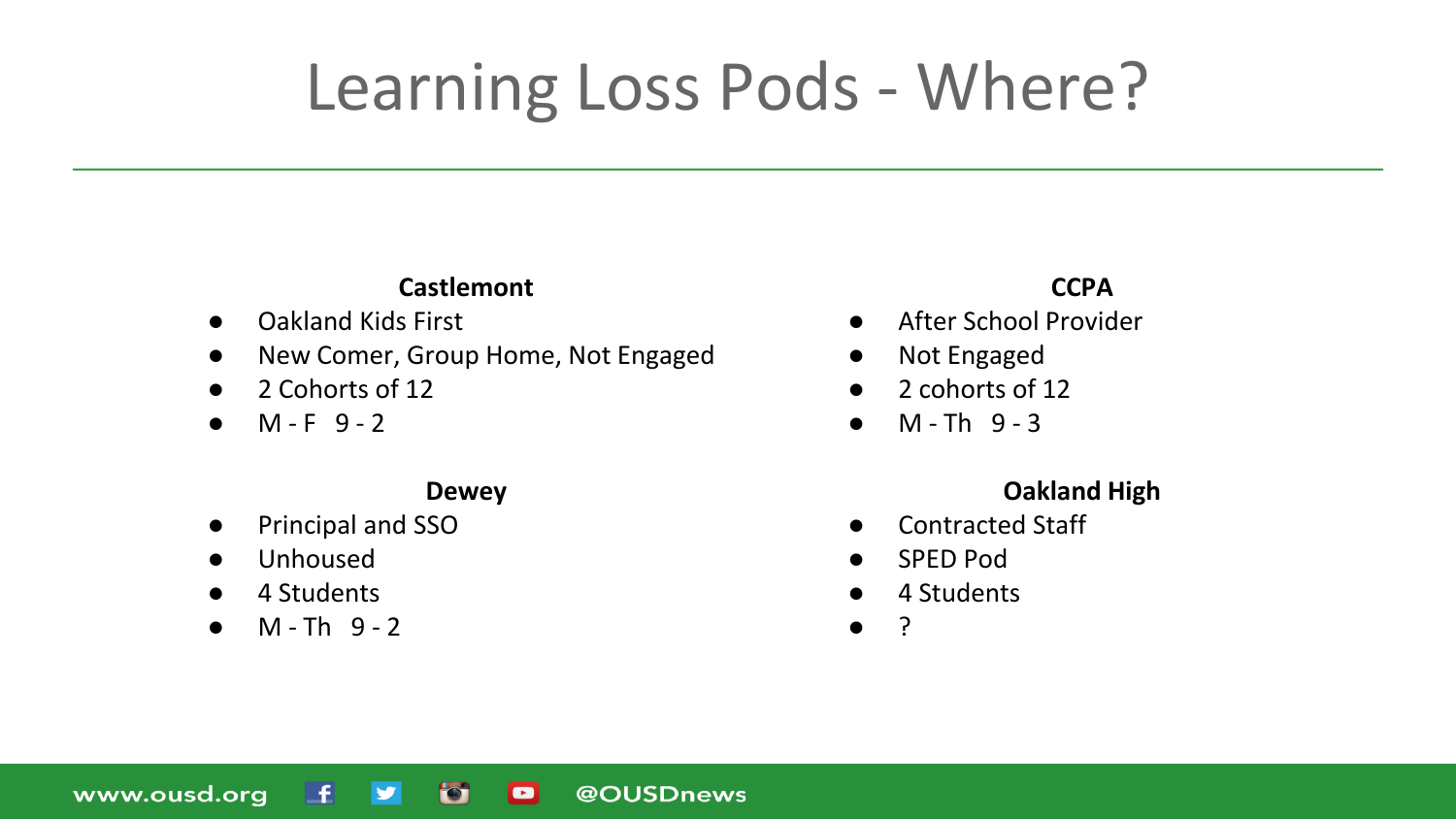### Learning Loss Pods - Where?

#### **Madison Upper**

- BACR
- 7 Middle 7 High School
- **SPED**
- $\bullet$  M Th  $9-1$

#### **Oakland International**

- Americorp and SWB?
- 11 Newest New Comers, 22 Survival English Students, 11 SIFE
- M & W 10 11:30

www.ousd.org **O** L£.  $\mathbf{v}$  $\blacksquare$ @OUSDnews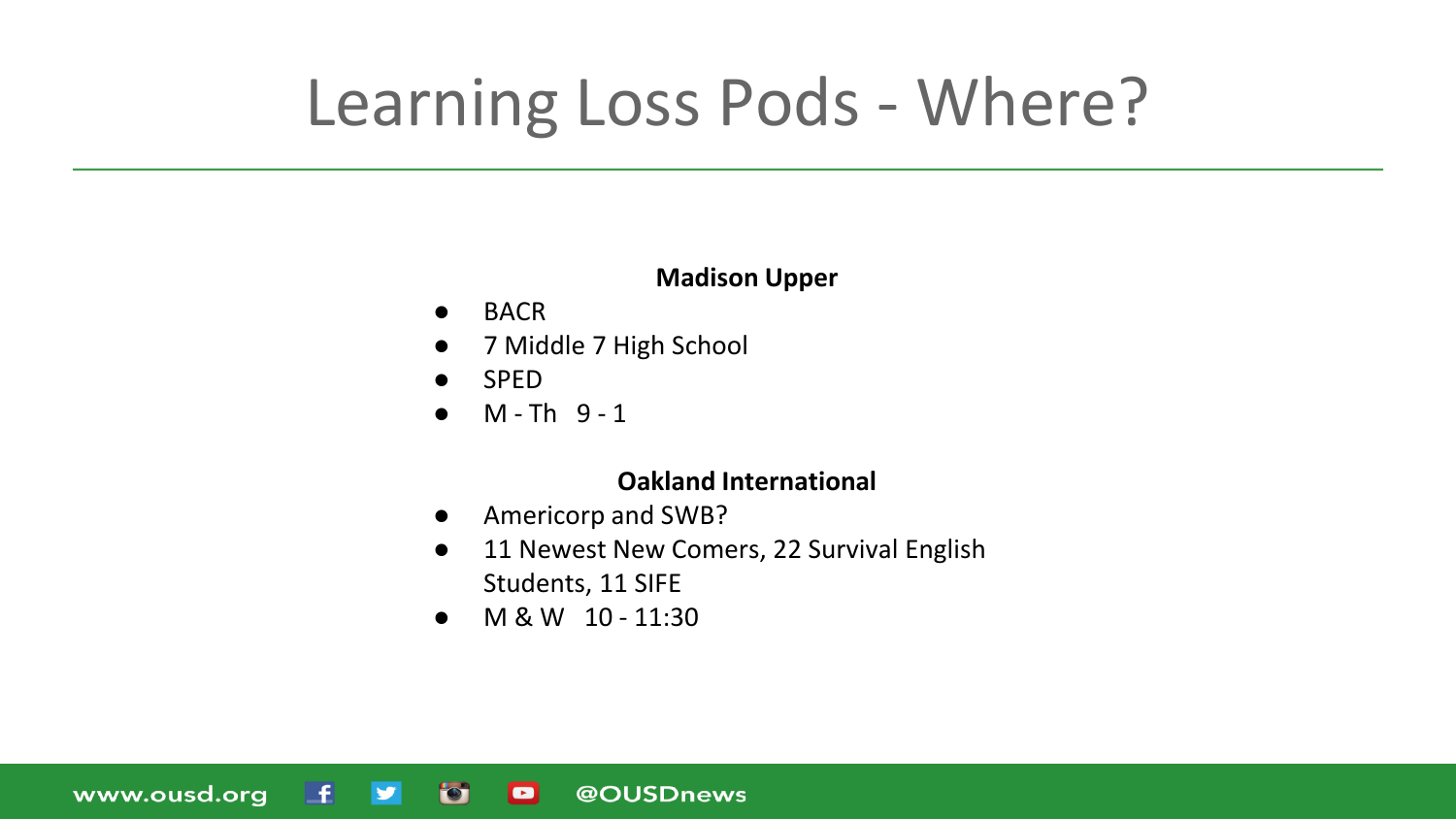### Learning Loss Pods - Site Safety Guidance

- COVID 19 Testing
	- All staff in a small learning cohort/pod should get tested before it opens. After the initial universal entry screen, staff will need to get tested about 1x every month according to a designated schedule that samples 25% of staff per site across pods each week.
- Symptoms Checks
	- Before staff & students come onto campus, they must complete their daily health self-assessment.

@OUSDnews

**Hygiene** 

www.ousd.org

- All staff & students should use hand sanitizer or wash their hands with soap for 20 seconds upon entry to campus, after using the restroom, and before and after eating.
- Physical Distancing
	- Ensure all staff and students are maintaining 6ft of distance as much as possible.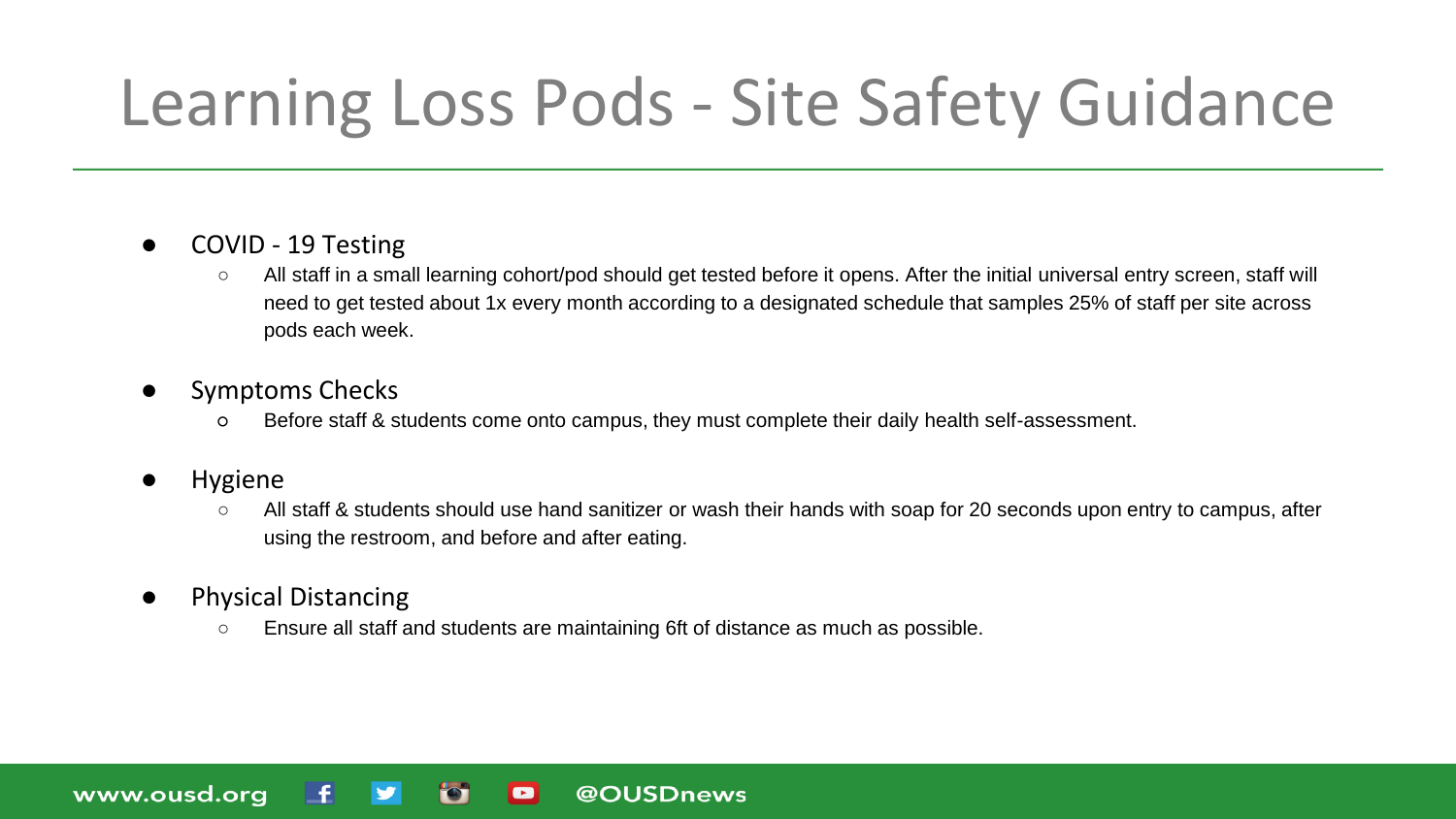### Learning Loss Pods - Site Safety Guidance

#### ● Masks

○ All staff and students in grades TK and above should be wearing face coverings. Valved masks are not allowed.

#### ● Eating and Drinking

- Staff and students are discouraged from eating on site as part of a pod; instead, it is recommended that students be given a box lunch at the end of the day.
- Cleaning

www.ousd.org

○ Custodians should be cleaning any high-touch surfaces multiple times a day.

 $\blacksquare$ 

@OUSDnews

- In Case of COVID
	- All students and staff in a pod will be told to go home and quarantine for at least 10 days from the date of contact with the person identified as positive.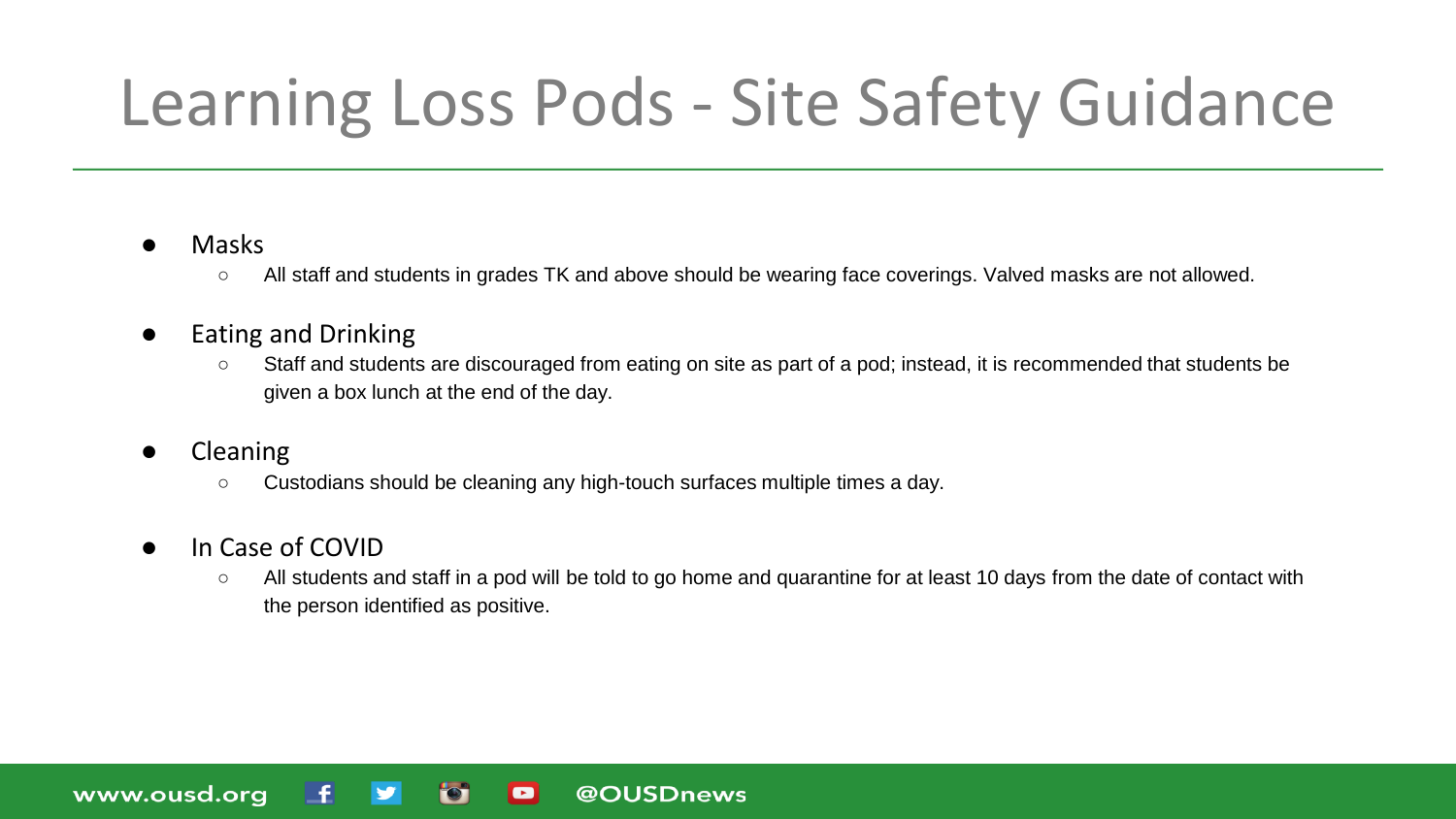Ed Code 49066

(a) When grades are given for any course of instruction taught in a school district, the grade given to each pupil shall be the grade determined by the teacher of the course and the determination of the pupil's grade by the teacher, in the absence of clerical or mechanical mistake, fraud, bad faith, or incompetency, shall be final.

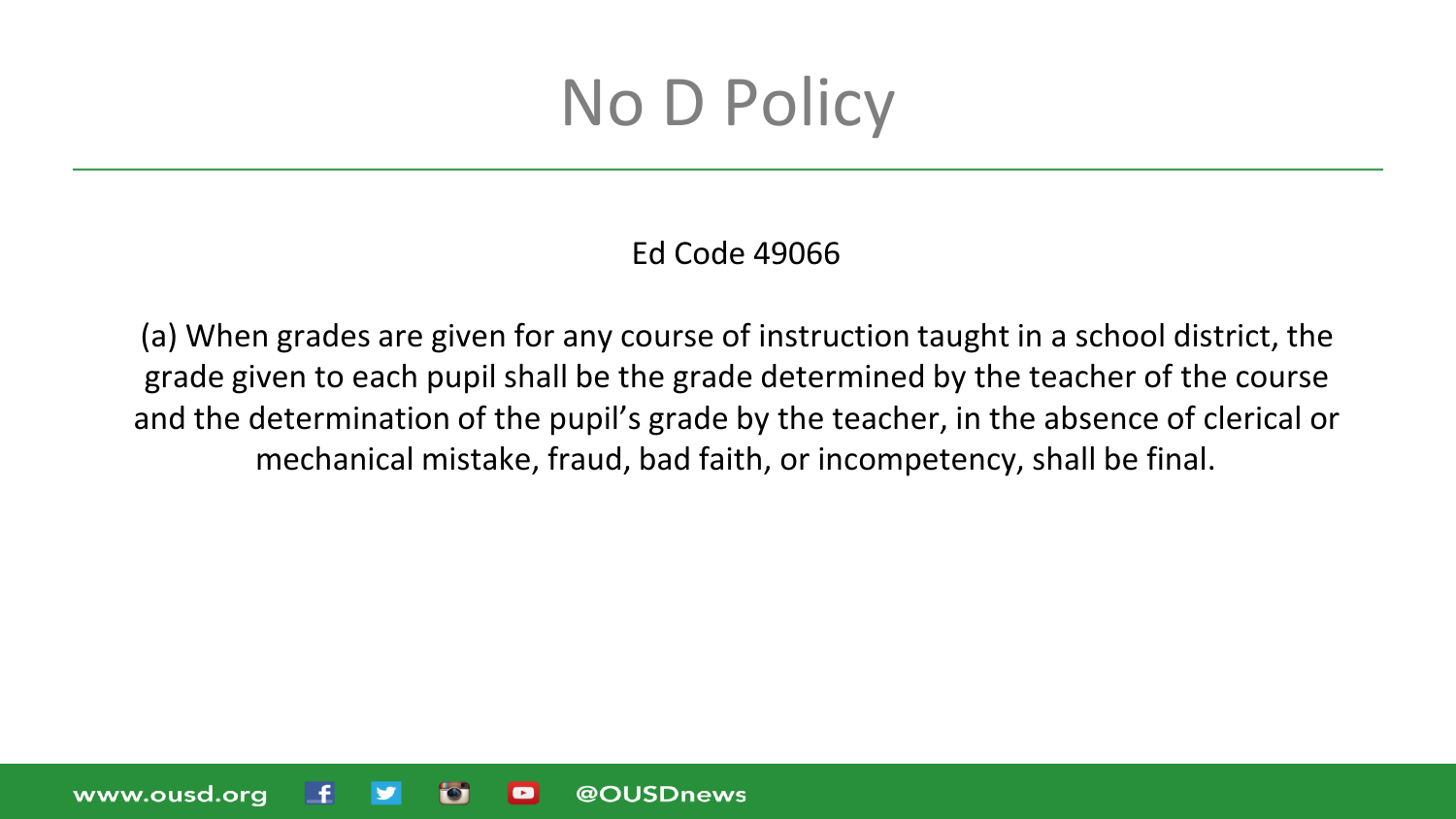#### **AR 5121**

**Students** 

www.ousd.org

Grades/Evaluation Of Student Achievement

Grades for Achievement

L£.

 $\blacktriangleright$ 

**For** 

o

Grades for achievement for secondary students shall be reported for each marking period as follows:

@OUSDnews

| $\overline{A}$ | $(90-100\%)$ | <b>Outstanding Achievement</b>          | 4.0 grade points |  |  |  |
|----------------|--------------|-----------------------------------------|------------------|--|--|--|
| -B             | $(80-89%)$   | Above Average Achievement               | 3.0 grade points |  |  |  |
| C.             | $(70-79%)$   | Average Achievement 2.0 grade points    |                  |  |  |  |
| -D             | $(60 - 69%)$ | <b>Below Average Achievement</b>        | 1.0 grade points |  |  |  |
| -F             | $(0-59%)$    | Little or No Achievement 0 grade points |                  |  |  |  |
|                |              | Incomplete 0 grade points               |                  |  |  |  |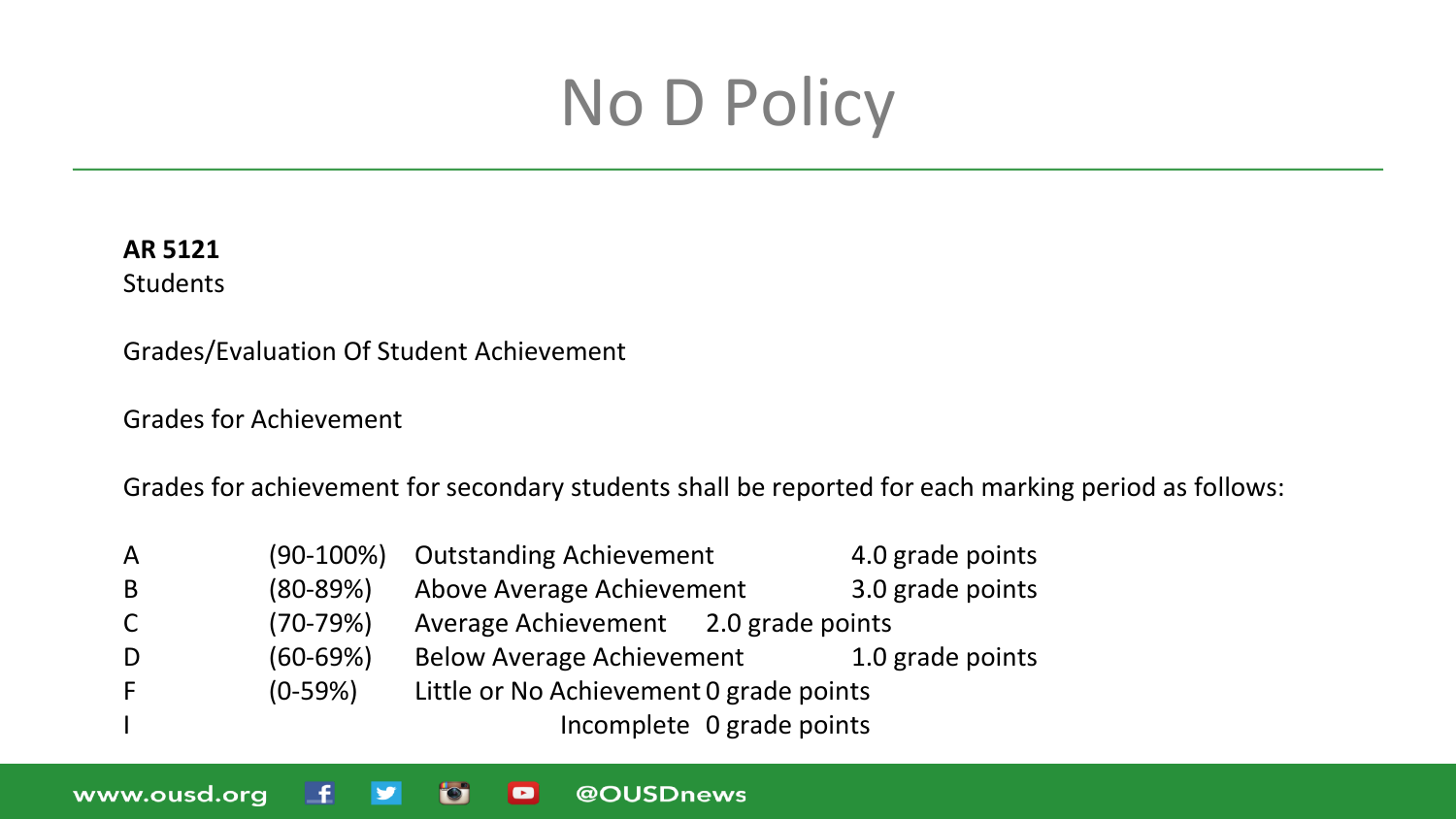#### OAKLAND UNIFIED SCHOOL DISTRICT Board Policy

BP 5121

The teacher of each course shall determine the student's grade. The grade assigned by the teacher shall not be changed by the Board or the Superintendent except as provided by law, Board policy and administrative regulation. (Education Code 49066)

www.ousd.org @OUSDnews  $\blacksquare$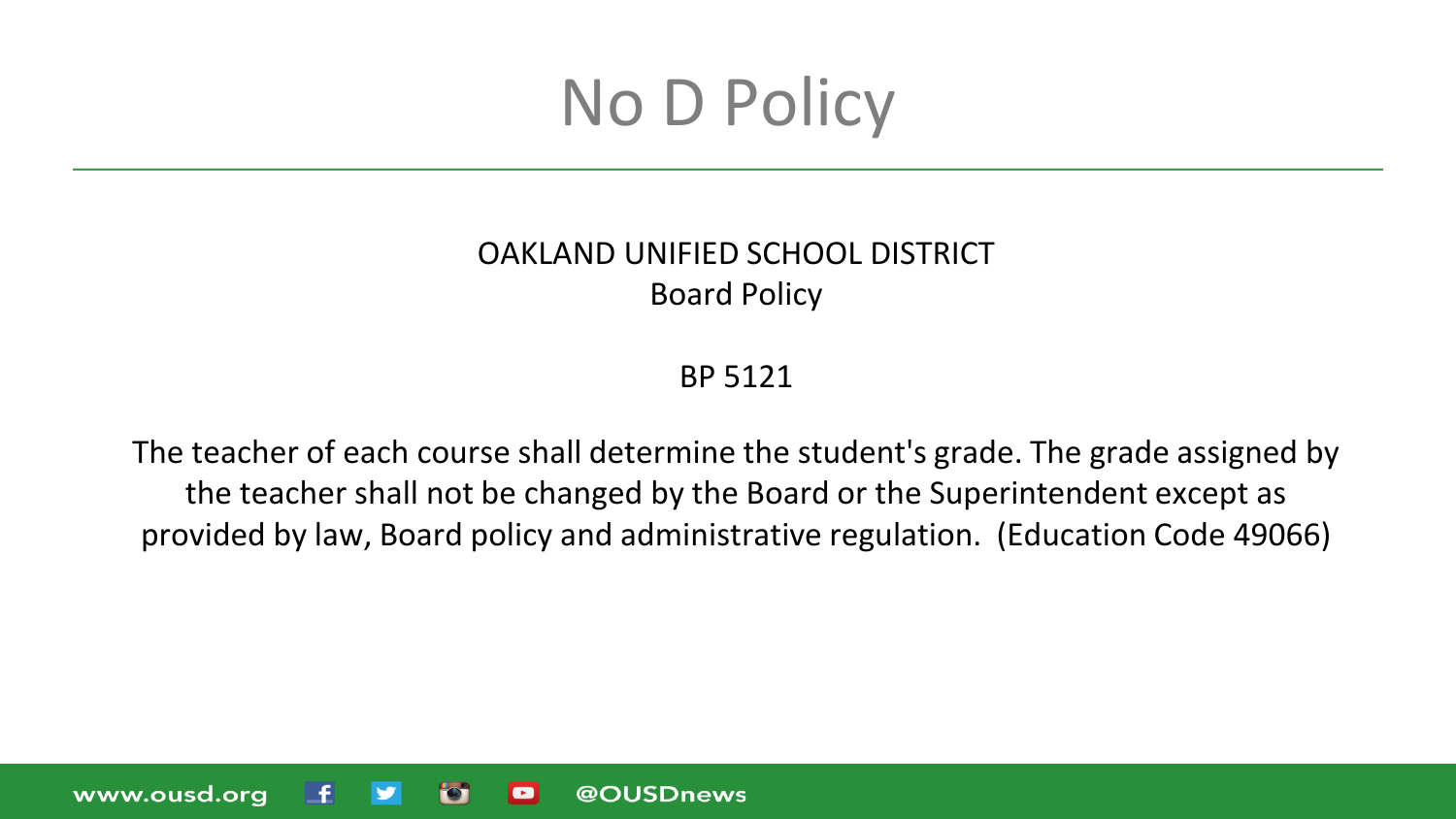#### OEA BA

#### Article 9 - ACADEMIC FREEDOM

9.1 General

#### 9.1.3

Teachers shall have the responsibility for determining grades for students in the Oakland Unified School District in accordance with the standards for grading as established by District policy. Such grades shall not be changed except as permitted in Section 49066 of the Education Code.

Teachers shall evaluate a student's work in relation to standards which apply to all students at his/her grade level. Teachers shall inform students and parents/guardians how student achievement will be evaluated in the classroom.

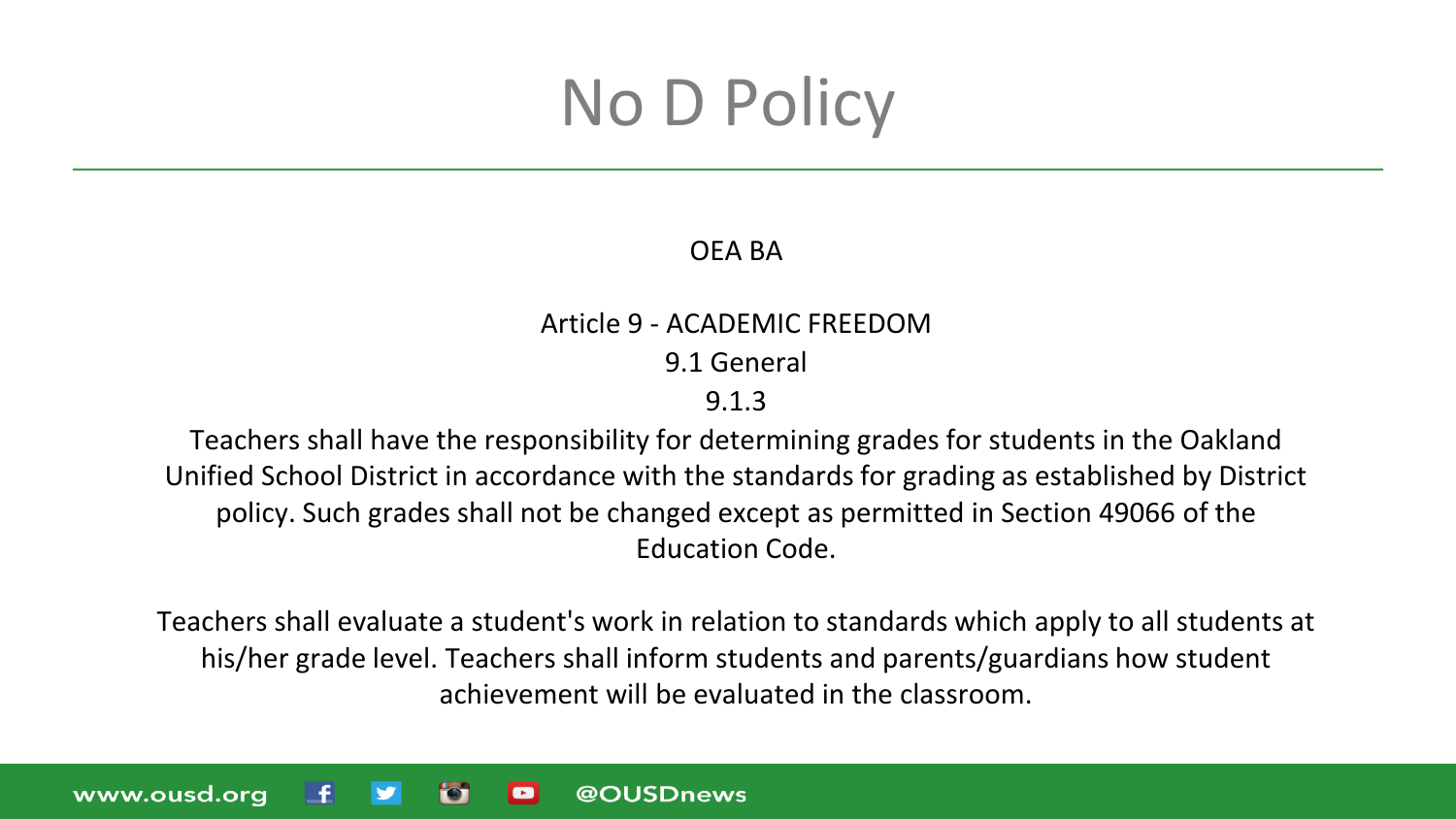#### **One example of a No D Policy:**

- Eliminating the D category
- Lowering the C- threshold to 65%
- Notable exceptions:
	- Students with significance attendance problems
	- Students that were failing at the time we went to SIP and didn't participate beyond that point
- All teachers expressed confidence that the policy was helpful overall

@OUSDnews

- $A 90 100$
- B 80 89
- $C 65 79$

www.ousd.org

● I/F - 64 - 0 (Incompletes should be changed within 6 weeks)

 $\blacksquare$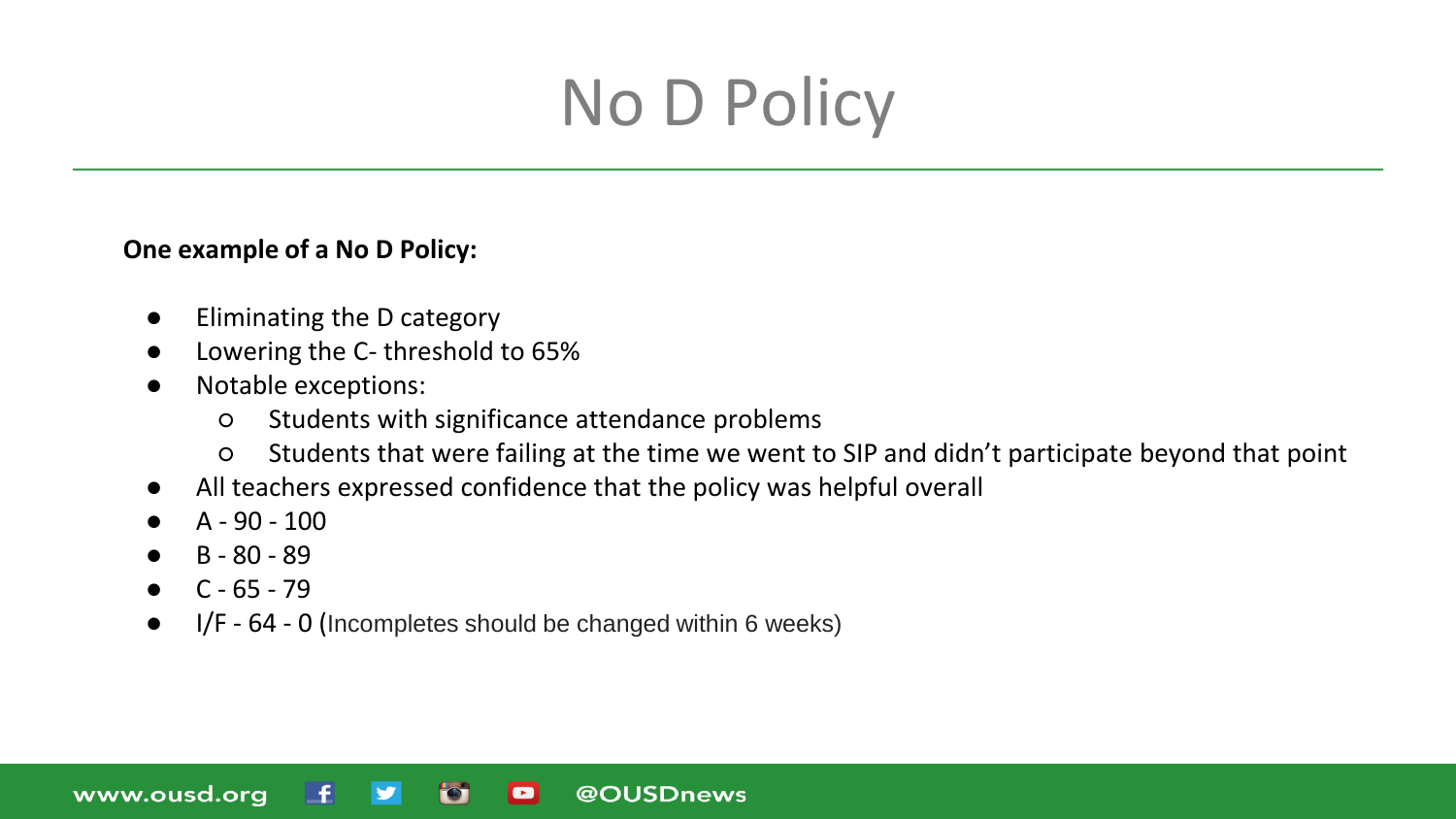| <b>Class</b>                 | <b>Sections</b> | Total No.<br><b>Students</b> | Sec.<br>Grade<br>Avg | No of<br>students<br>impacted,<br>$65 -$<br>69.9% | Percent<br>impacted | No. of<br>students<br>W/<br>failures/N<br>C < 65% | Percent<br>Failures/N<br>$\mathsf C$ |
|------------------------------|-----------------|------------------------------|----------------------|---------------------------------------------------|---------------------|---------------------------------------------------|--------------------------------------|
| 10th (Fall)                  | 3               | 86                           | 85.32%               | 6                                                 | 7%                  | 6                                                 | 7%                                   |
| 10 <sub>th</sub><br>(Spring) | 3               | 85                           | 75.27%               | 16                                                | 19%                 | 10                                                | 13%                                  |
| 12th (Fall)                  | 3               | 59                           | 84.47%               | $\overline{2}$                                    | 3%                  | 5                                                 | 8%                                   |
| 12 <sub>th</sub><br>(Spring) | 3               | 56                           | 70.12%               | 6                                                 | 11%                 | 14                                                | 25%                                  |

@OUSDnews

www.ousd.org f y o

 $\blacksquare$